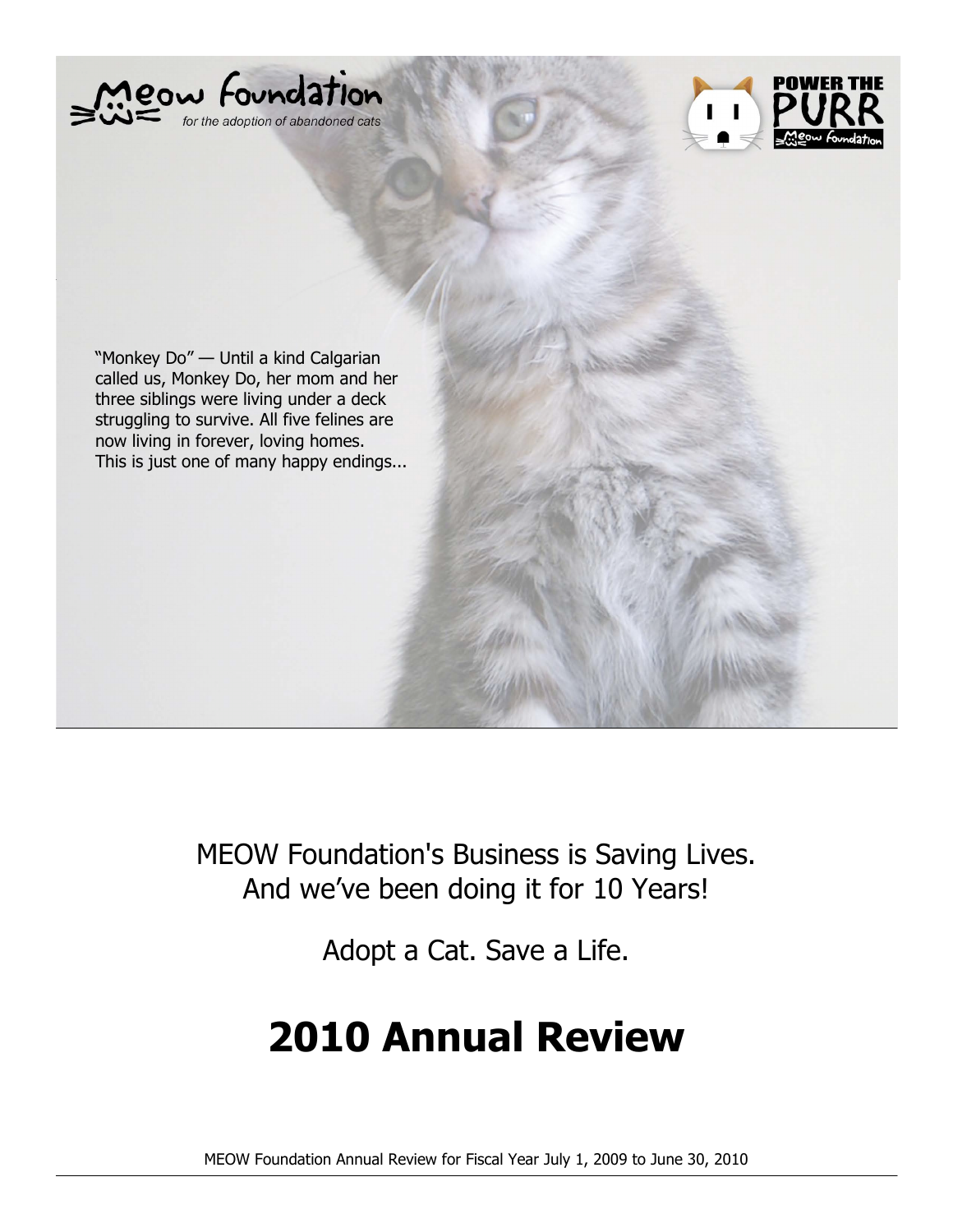

# **MEOW's MISSION (the Why)**

MEOW Foundation is the only Calgary-wide no-kill registered charity that rescues and cares for stray and abandoned cats, matches rescued cats to suitable adopters and fosters, and provides Trap-Neuter-Return and Spay Neuter assistance (SNAP) services. MEOW creates healthier communities that support and value responsible and compassionate human-cat relationships and animal care. Join us today in sharing our vision for a no-kill city.

# **MEOW in Action (the What We Do)**

**Intake and Rescue** – MEOW rescued **675** cats and kittens off the streets between July 1, 2009 and June 30, 2010.

**Adoptions** – **568** cats and kittens found permanent loving homes through the MEOW Adoption program between July 1, 2009 and June 30, 2010.

**TNR (Trap Neuter Return)** – **97** cats became part of our TNR program this fiscal year which resulted in saving the lives of hundreds of unwanted kittens born on the streets.

#### **SNAP (Spay Neuter Assistance Program)** –

Over **6000** cats have been spayed or neutered since 2006 as part of the SNAP program for low income Calgarians.

**Return to Owner –** MEOW returned **14** cats to their homes because they had permanent identification in the last fiscal year.

# **Directors for the Fiscal Year (Part of the Who)**

- Jacqueline Forrest Board Chair Debbie Nelson Executive Director Sabrina Pannu Treasurer Esther Davidchuk Secretary
- Kelly Hyde-Wein Campaign Director

# **MEOW People (the Big Who & How We Do It)**

Powered by dedicated and compassionate volunteers and staff, MEOW promotes humane treatment and respect for all animals. MEOW provides the cats we rescue with the best welfare, medical care, love and attention on a temporary basis and is a community

**Volunteers & Staff** – **200** volunteers and **nine** part-time staff make MEOW happen.

**Foster Care** – Over **50** foster homes at MEOW care for approximately **350** cats and kittens in a year.

**Grants** – MEOW received a \$25,000 Alberta Government Community Spirit Grant and a \$10,000 grant from the City of Calgary's Animal and Bylaw Services in the last fiscal year.

**Fiscal Responsibility** – MEOW continues to manage expenses, revenues and emergency funds in a responsible, transparent and forward thinking manner.

**Board Development** – The Board of Directors has worked on a number of projects over the past year including; a business plan, a Leave a Legacy program, and a gap analysis specific to our human resources and needs.

model for leadership and assistance in all areas of responsible pet ownership.

The lives of all the cats we rescue are valued and cherished. Each rescued MEOW cat and kitten will be cared for through our Adoption or TNR (Trap Neuter Return) programs. We invite all Calgarians to join MEOW in 2011 as we work together in the business of saving lives. Your support is needed now more than ever as we embark on a fundraising campaign to secure our ongoing sustainability and to provide a new home for all the cats that come into our care. To date MEOW Foundation has assisted over 10,000 cats, with your help we can ensure our long-term future so we can save thousands more…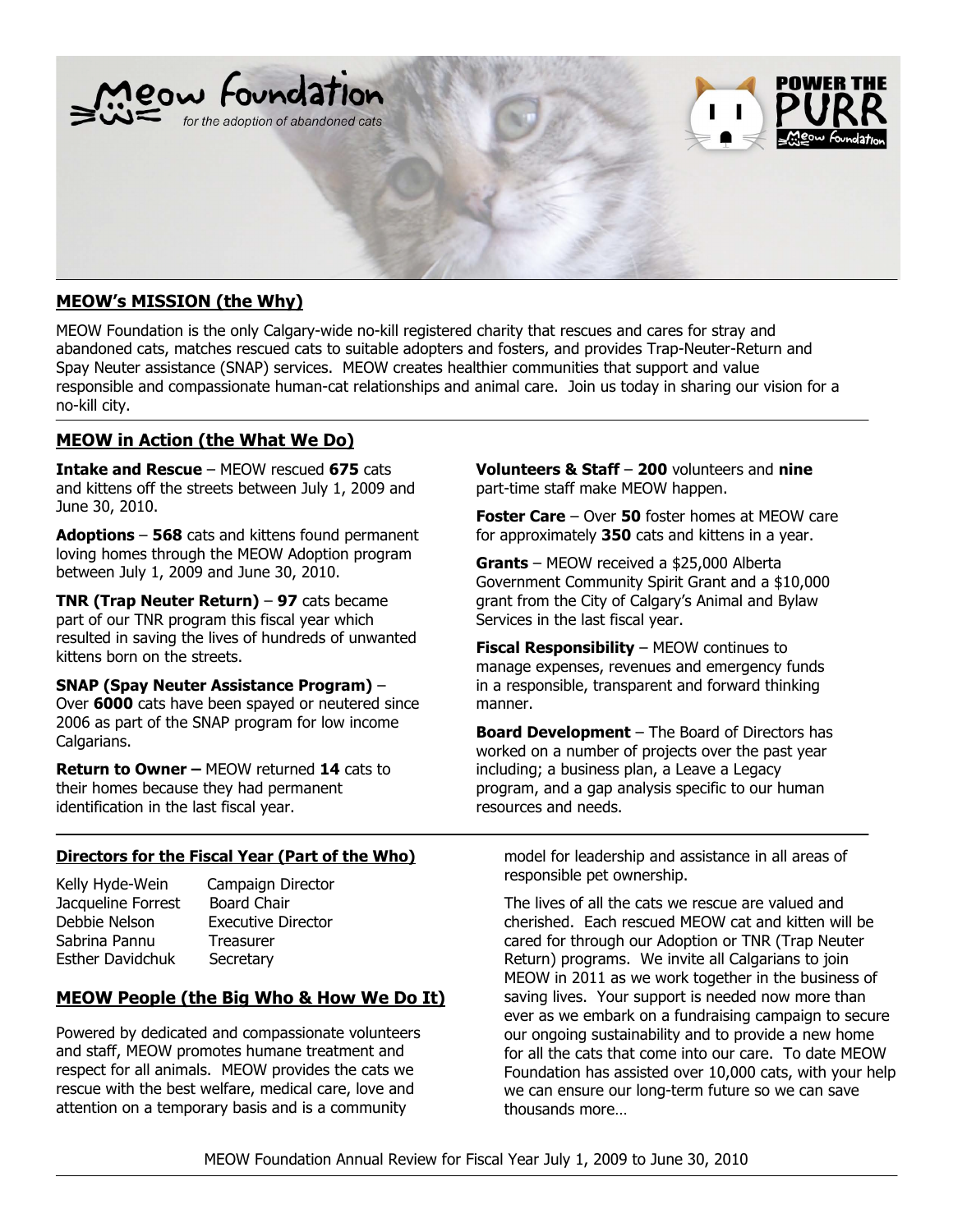

# **Message from the Board of Directors (Part of the Who Wants to Talk to You)**

The MEOW Board of Directors is pleased to tell you that MEOW is celebrating its **10 year anniversary** in 2010. MEOW has been saving lives for a decade now and during that time we're proud to say, supporters like you have helped make a big impact for the felines and humans living in our city. Through our collaboration with our supporters and citizens of Calgary:

 MEOW rescued, named, loved, fed, watered, and provided vet care and ultimately found homes for almost **4,700** cats and kittens who otherwise would be on the streets or perhaps have met their demise, MEOW started the Trap-Neuter-Return program and since then **hundreds** of feral cats have been spayed or neutered, which in turn, has saved the lives of hundreds of unwanted kittens born on the streets of our city, and

 MEOW assisted in the administration of the spay or neuter surgeries of over **6,000** cats and kittens from low-income households in Calgary through the Spay Neuter Assistance Program.

Thank you for all you've done to ensure that in just 10 years, together, we've been able to improve the lives of thousands of cats and kittens! We believe that's something to purr proudly about!

Sincerely, MEOW Foundation's Board of Directors

# **MEOW Advocacy (More What We Do and Who We Are)**

**MEOW** is an active participant in the Responsible Pet Ownership Committee, which is comprised of partners from the City of Calgary Animal and By-law Services, Animal Rescue Foundation and the Calgary Humane Society.

**MEOW** will provide a Board member representative to sit on the advisory board of the Animal Services Centre Clinic in 2010.

**MEOW** is a registered Humane Society with the Alberta Government.

**MEOW** is instrumental in securing funding and promotes the Spay Neuter Assistance program (SNAP) for lowincome Calgarians.

**MEOW** participates in The Summit for Urban Animal Strategies (SUAS) annually.

**MEOW** board members, staff and volunteers participate in webinars for professional enhancement throughout the year.

**MEOW** provides cat food to those in need in Calgary, local acreages, farms and to other grass root animal rescue organizations in Southern Alberta.

**MEOW** is instrumental in organizing and promoting annual Adopt-a-thons that include numerous other animal rescue groups.

**MEOW** has provided Calgarians with information and resources for cat behaviour, heath, safety and animal welfare for close to 10 years.

**MEOW** partners with 18 veterinary clinics across Calgary to provide daily, routine and specialized care for our cats.

MEOW Foundation Annual Review for Fiscal Year July 1, 2009 to June 30, 2010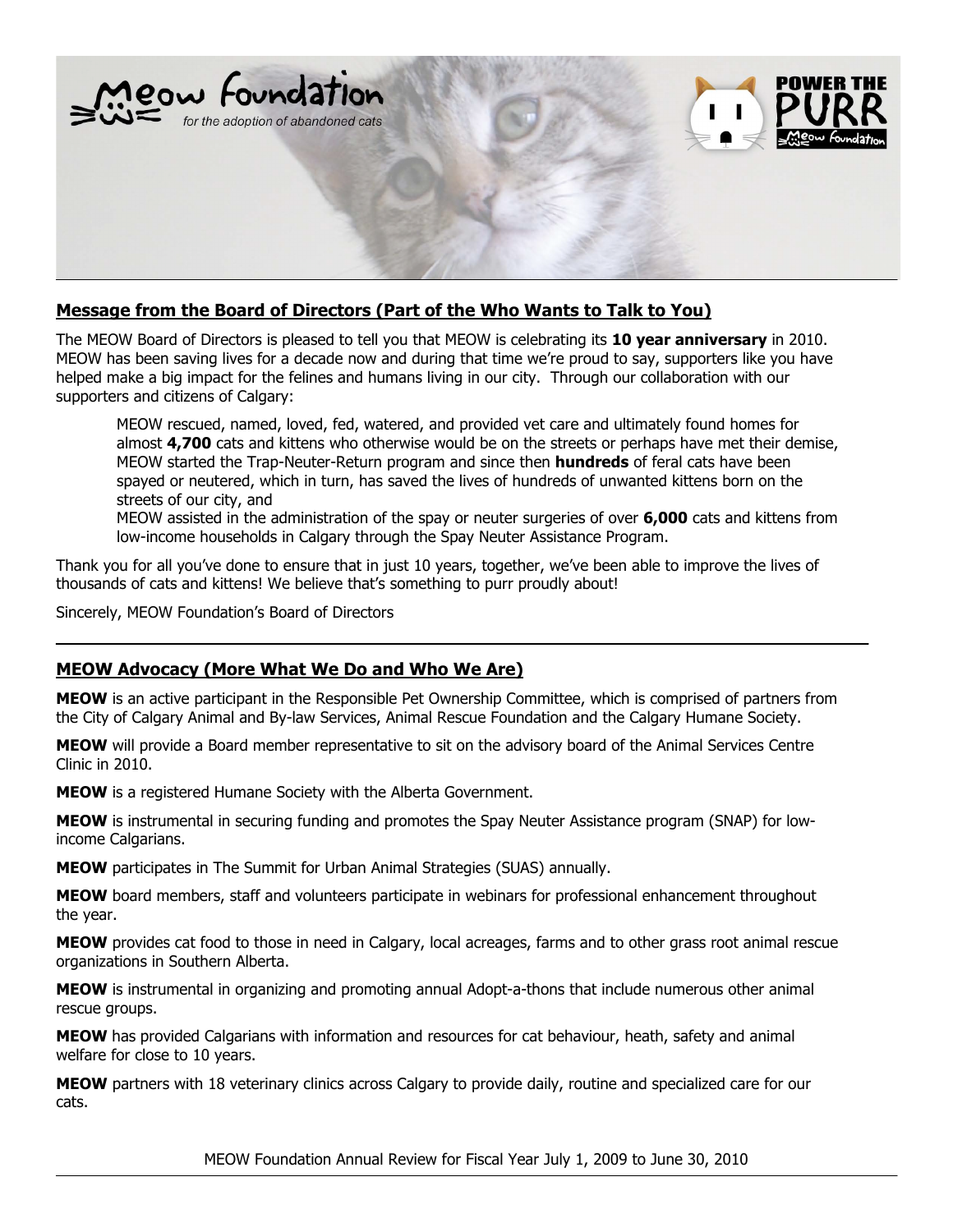

# **POWER THE PURR (Where We Want to Be)**

Please stop for a moment and imagine the sound of 6,700 cats and kittens purring at the same time! That's how many cats and kittens MEOW Foundation has rescued and adopted since our inception 10 years ago. For a decade we've been in the business of saving lives and literally rescuing suffering souls off the streets of Calgary. From mothers and their kittens to tough tomcats and from purebreds to the domestic short-hairs, we've helped them all, but now we need YOUR help! Please ensure we have a sustainable future and help us to continue to do what we do. Support our **POWER THE PURR** fundraising campaign for our new Adoption Centre.

Think about the unconditional love cats provide every day. It's hard to express in words the bond a person and their feline can have. But what about the thousands of cats that are roaming homeless and abandoned in the streets of our city each year. Don't they deserve the same love, care and attention? If you agree, please give a survivor a second chance.

#### **Our Adoption Centre Campaign Goal**

| <b>Total</b>                  | \$3 Million   |
|-------------------------------|---------------|
| Maintenance Reserve           | \$500,000     |
| Campaign Costs                | \$100,000     |
| Operations                    | \$500,000     |
| Building Costs / Construction | \$1.9 Million |

Help us make a difference for those not yet found, wandering, cold, abandoned and hungry and turn their futures into ones filled with food, warmth and love. By sustaining MEOW's future, YOU have the power to save a life! Donate today and help POWER THE PURR of those cats and kittens waiting for our help.

Together we **CAN** Make Each One Wanted!

# **Get Involved (Be Part of Our Who)**

#### **MEOW Foster Homes**

MEOW rescues 300 to 400 mothers and kittens each year. Our foster home network offers the needed temporary sanctuary for these wee souls before they are adopted.





#### **MEOW Volunteers**

Volunteering can be extremely rewarding, worthwhile and can even change your life.

A MEOW volunteer's time and devotion is a gift of service to the community and to the hundreds of cats rescued each year. Join us today.